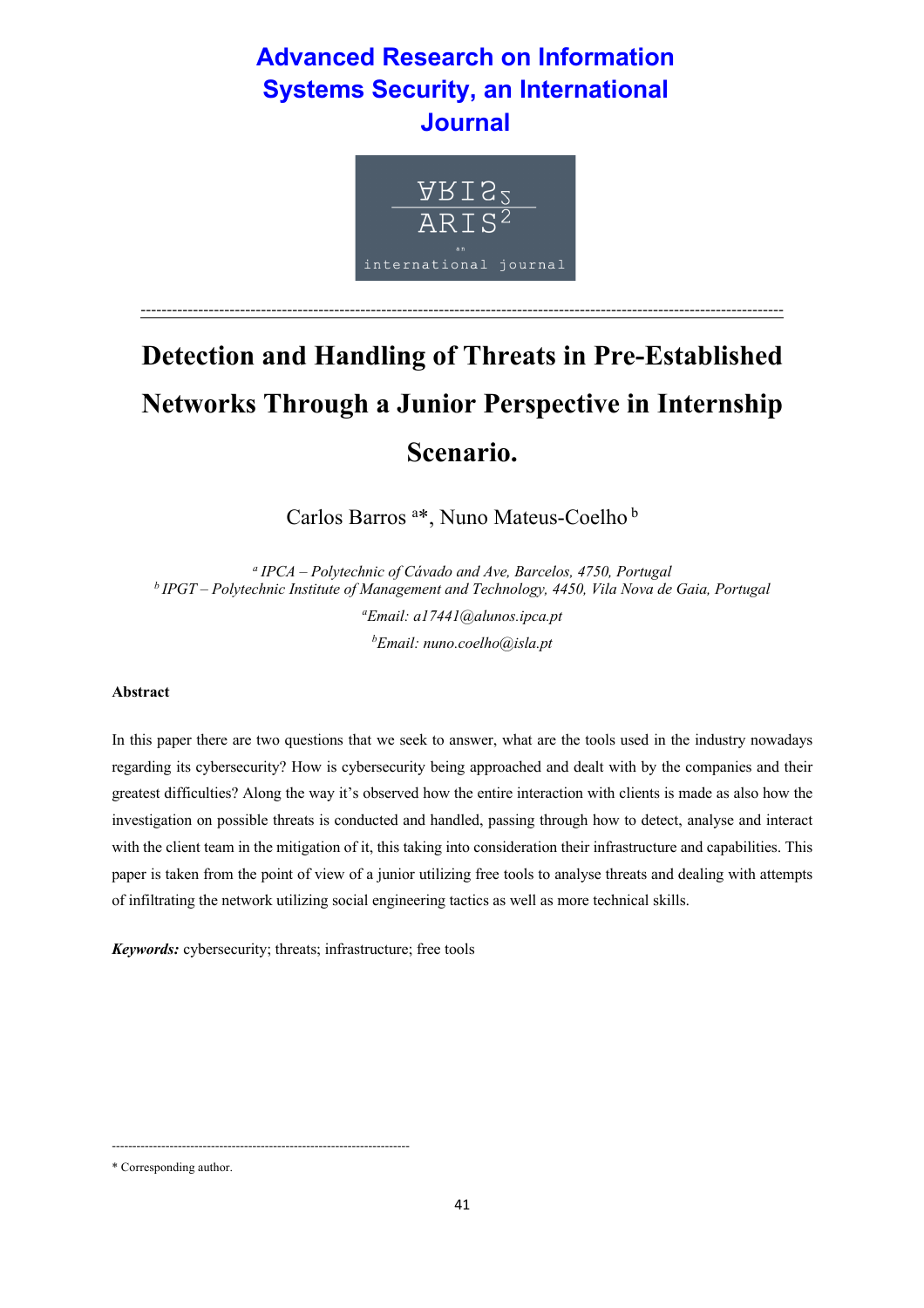#### **1. Introduction**

With the increase in the number of attacks to computers and systems over the years it makes sense, more now than ever, for companies to dedicate part of their annual budget to security information technology, since the probability of suffering a data leak has increased so consistent. A report coordinated by the Ponemon 1 and IBM Security [1] states that in 2018 the probability of occurrence of a data leakage was estimated to be 27.9%, and in 2019 of 29.6%, which represents an increase of almost 2%. In order to have a clearer perception of the importance of this increase, we need to consider the year 2014, in which the probability was 22.6%, this means that there was a 7% increase in 6 years. Furthermore, it appears that the probability of the occurrence of a Data leakage has increased over the years. On average [1], the impact caused in costs in the first year of the incident is 67%, 22% in the second year and 11% in the years following. In 2020, the IBM study [1] reports that the overall average cost of a data breach was of 3.86 million dollars, of which 1.52 million dollars were due to the loss of customer trust. However, it is not just companies that are at risk of being attacked, as the ordinary citizen is also exposed [2], mainly with the increased use of IoT's, these present more and more complex risks as their use requires its constant maintenance and update as well as knowledge about its capabilities and methods of operation. Being presented then, by this growing increase in threats, it is necessary to create security mechanisms and methodologies so that they can be mitigated and that the threats that present themselves in today's critical environments are controlled.

# **2. Objectives**

In this paper, it is intended that the following topics be addressed:

- Common practices used by companies to safeguard their data
- Infrastructure protection techniques
- Threat mitigation mechanisms
- Procedures in case of failure and exposure

#### **3. Background**

So, in order to start answering these questions and address the previous topics it was needed to join a company that would give support and for their expertise.

In the company where this research was done there are several teams responsible for virtually every area of cybersecurity, from the Malware team that analyses the workings of software caught in the wild, to more exciting areas as the Auditing team that deals with pen-testing and analyses of vulnerabilities and their exploitation in the client infrastructures. In this particular case, the research was made as a internship and was carried out in the Integrations team, for two reasons, first because it is the one that has the broader scope of tasks and responsibility and that perhaps reaches more areas and tools, secondly, because the team of integrations was looking for someone to be in direct relationship with a client on a daily basis in a permanent allocation regime, this client is one of the largest publishers in Portugal, so this turns this challenge even more attractive given the magnitude of the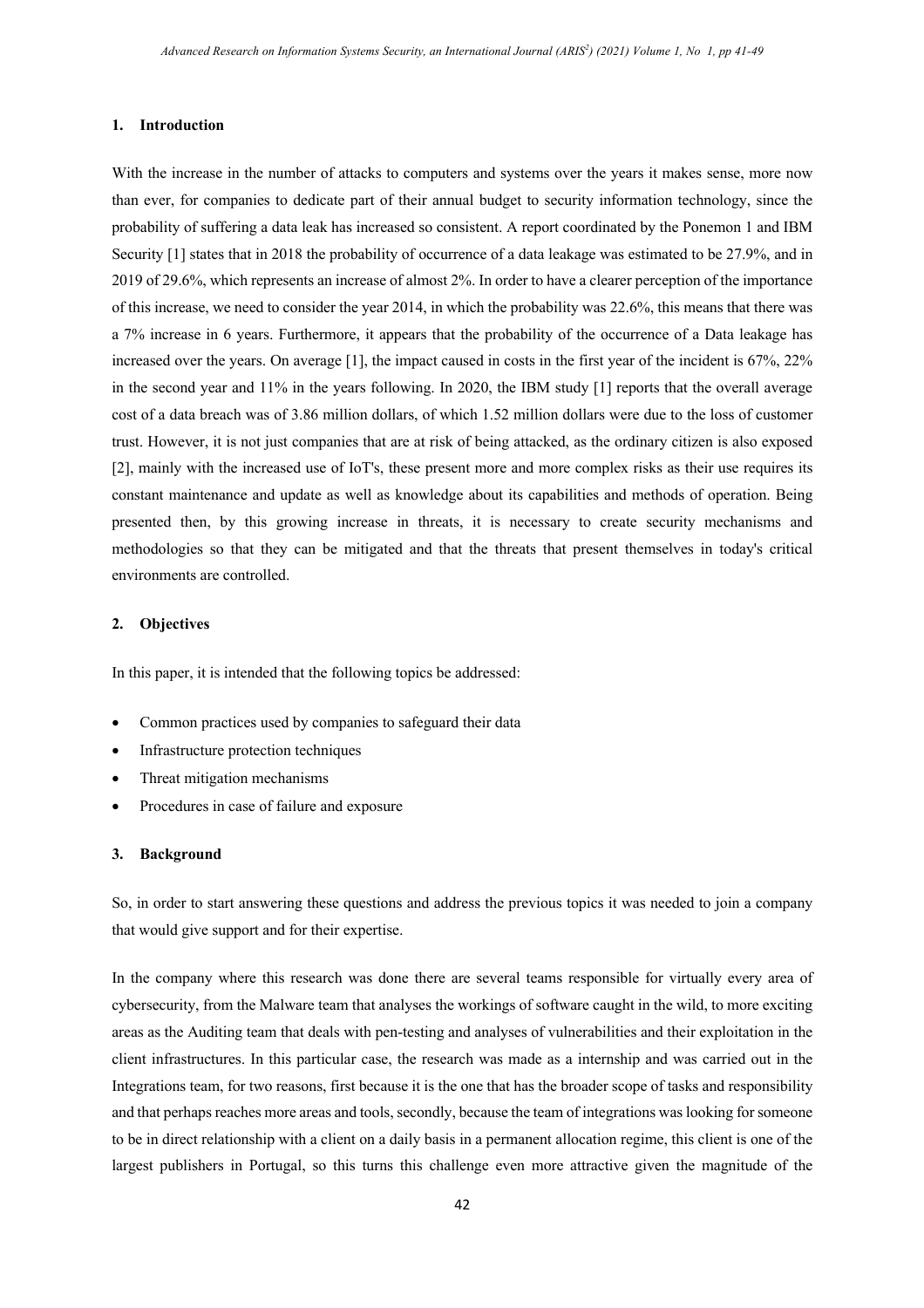infrastructure that supports this customer and the opportunity for personal growth. These two situations fit directly into the two areas in which the research was intended to fit.

#### **4. Client**

# *4.1. Client Service Background*

This is not a new customer in the company and as such, there is already trust between the teams from both sides.

From the internship company, there is already an employee in placement who has been accompanying the client and acting as an intermediary between the two of them.

Thus, the service was transferred over a month, consisting of two phases, first, monitoring with the placement in order to understand the "uses and habits" of the customer, for example, what type of monitoring they usually receive, what formal nomenclature was used, with whom certain issues were discussed, the hierarchical stratification within the client, the peculiarities of the infrastructure and users, the problems being resolved, the recurrent problems waiting for a fix and the problems that could be seen in the future as well as more technical issues such as network diagrams and reporting models of the investigations made, as well as the work methods that were being used.

In the second phase, it was expected that the follow-up would have produced results and it became the intern's responsibility to perform these functions. These were monitored very closely, at least initially, by the placement that validated the investigations and their reports, the interactions with the customer were also oversighted in order to guarantee the continuity of the quality of service for the customer. Later on, the help of the previous placement started to show itself only as a last resort for solving doubts or problems and also for the persistence of knowledge of a situation that may or may not have been properly documented.

#### *4.2. Client Infrastructure*

Before the threat analysis can be carried out, they must first be recognized.

For this process to be carried out, a logging system that allows for an initial detection is needed, for which a Checkpoint firewall and a SmartConsole R80 system were used as its interface.

The firewall will block and authorize requests based on, certain predefined and custom, rules that are predefined and personalized, but which do not always manage to catalogue communications with 100% reliability. For further analysis, SmartConsole was used.

This is an "integrated security management solution, which includes policies, recording, monitoring, event correlation and reports" [3], it will allow for an analysis of user communications, thus enabling the validation of possible threats as for example the detection of anomalous behaviours that were not automatically detected by the behaviour detection mechanisms, as well as the categorization of malicious addresses in their proper categories.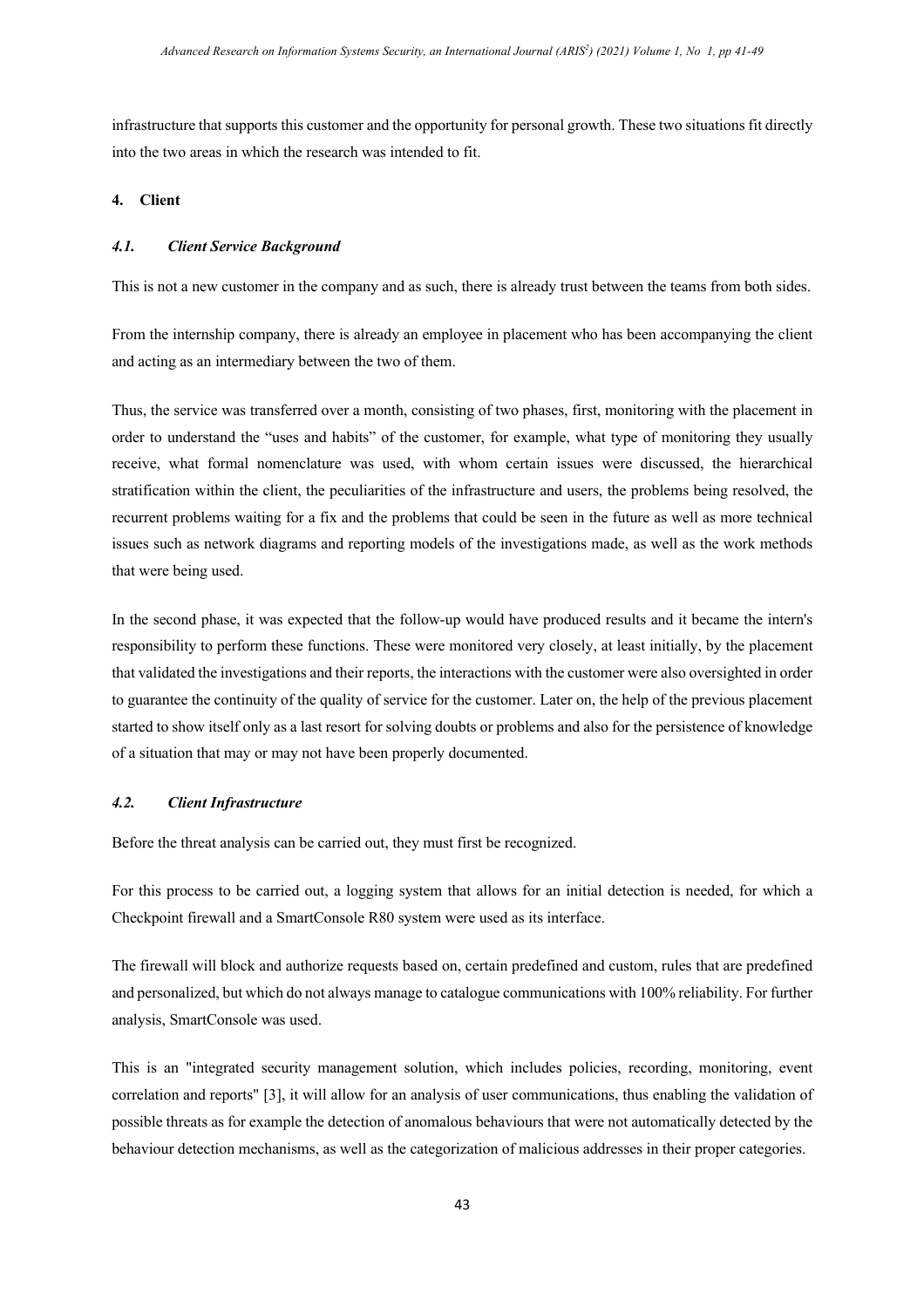#### *4.3. Investigation*

Has part of the normal day-to-day operations several reports were being produced and analysed.

These showed easily and readily a vast amount of information on the traffic that the infrastructure produced in the day prior, they contained a compilation of data into useful information as e most traffic which could indicate an anomaly as also the most visited which could demonstrate changes in patterns of use of the users, other several different stats were also showed like the most used type of traffic, HTTPS, HTTP, UDP, etc.

In order to continue the analysis, it is necessary to use all the tools available, and the most important tool will always be common and critical sense.

It can be considered, for example, that a website that allows you to download a network testing tool is not alarming for a user who is a systems administrator, however, for a Designer it will certainly raise doubts as this is not a behaviour considered normal or typical thus raising suspicions and alarms.

However, this sense of criticism is not enough, other analysis tools are needed to help separate malicious from trustworthy behaviours [4].

There are several companies on the Internet that offer paid and also free threat analysis services, both for websites and files, but... "if something is free, you're the product" [5], they collect the data that is freely given, such as a web address to validate the maliciousness or threat level. Thus, using user data, they build ever more accurate threat analysis models without needing to spend resources collecting information themselves. These free services were used as the basis for threat analysis.

Following, there is a small analysis of each of these services used, but in their entirety, they can be divided into two major categories, those that allow you to assess their maliciousness and those that allow you to test, and in some cases even interact with the test object, its behaviour with the user and also with the machine itself.

# *4.3.1. VirusTotal*

This platform provides a URL, IP and file maliciousness reputation analysis. It serves as an aggregator of many other services as for example Fortinet, Armis, AlienVault, ESET, Kaspersky, Sophos, etc., all major players in the cybersecurity industry, which allows its users a very solid and concrete first analysis which often results in a simple consultation of this service to demonstrate with great certainty the level of maliciousness and threat of what is being validated.

# *4.3.2. Abuse IPDB*

Here is another free tool for analysing maliciousness to a URL and IP's. This service is mostly supported by its community, instead of the VirusTotal platform that uses ratings from other companies in the cybersecurity area. The maliciousness ratings of this platform are based on the evaluation and categorization of threats by the platform's own users and collaborators which, although presenting some degree of risk in terms of the accuracy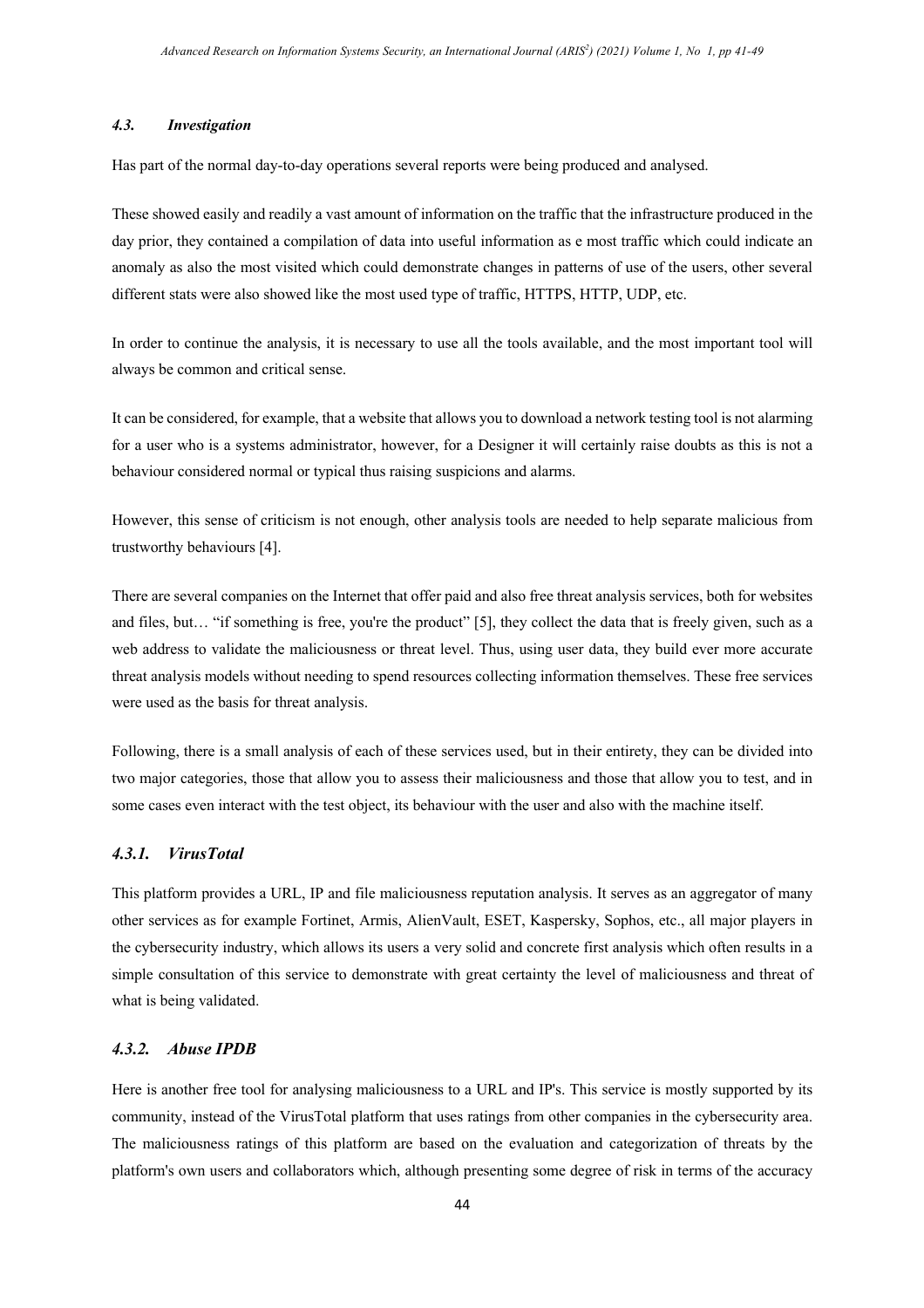of the ratings, as it depends on the reliability of their evaluation, presents the advantage of the numbers, if out of 100 people, only 1 of them introduces false or incongruous information, the platform reaches a very interesting level of reliability.

# *4.3.3. IBM X-Force Exchange*

Like the previous ones, the IBM X-Force Exchange service is also a maliciousness analyser of addresses and IP's as well as files, however, it presents a monitoring of its maliciousness, its category and also the degree of risk over time. that allows us to assess persistence and their past behaviour.

Their assessments "come from internal infrastructures and databases, as well as open-source content and thirdparty partnerships to augment this information." [6].

# *4.3.4. Any Run*

This is an interactive sandbox that presents the possibility of analysing a threat in an isolated environment, allowing the behaviour of these to be analysed without having to take the necessary precautions that it would have to be taken in case this was inside a live infrastructure. It also shows instantly without any input from the user all the connections and their maliciousness that are being made by the sandbox and our potential threat, giving us a quick summary of the connections that the threat does.

#### *4.3.5. Joe Sandbox*

Joe Sandbox [7] is considered by Splunk as "the industry's most advanced automated, in-depth malware analysis engine." [8]. It automatically performs a scan, of files or addresses, based on their reputation, maliciousness, and activities. In other words, it compares its behaviour with the Mittre Att&ck Matrix [9], a behaviour analysis platform, which provides indicators of possible attack vectors [10] that could be exploited,

It evaluates its reputation according to models of AI, analyses CPU usage, memory, accessed files and registers, network behaviour and others to present a analysis that shows which category, if any, the threat falls under, be it ransomware, phishing, spyware, etc.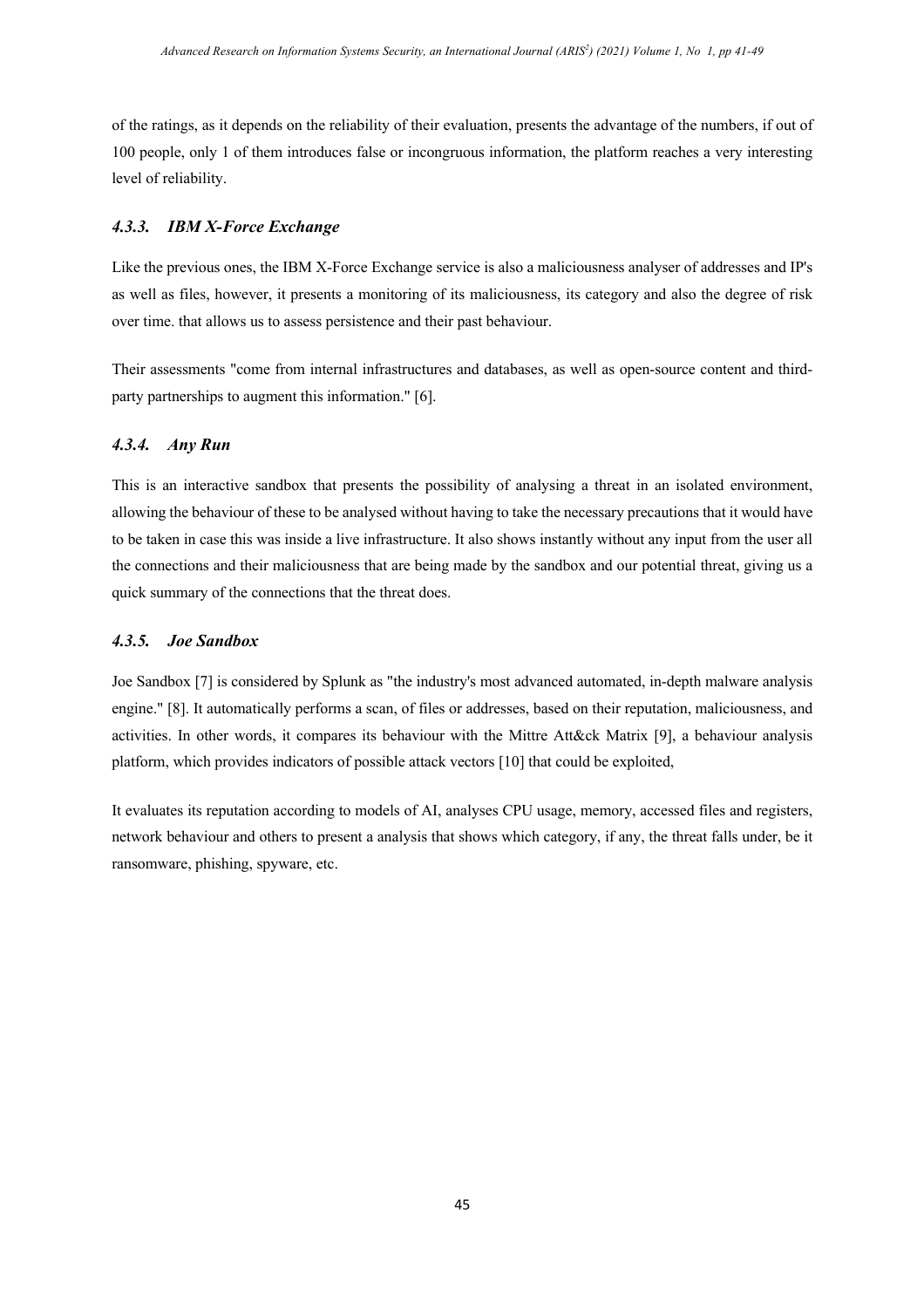# *4.4. Procedures*

After the threat being analysed is considered malicious and it is concluded, therefore, that it is an offense, it is necessary to define what action should be taken in order to neutralize it. The time has come to get in touch with the customer's IT team.

This contact is made by email and following some specific rules in order to standardize the interaction with customers.

- The presentation of the investigation carried out is then made as follows:
- Threat presentation.
- Proof of communications.
- Details about the threat.
- Analysis of the threat and resources consulted.
- Assets affected.
- Conclusion with recommendations to be taken.

#### **5. Notable Situations**

During the internship, it was possible to verify a wide range of situations, from simple access to less secure and recommended websites to malicious software installed on the machines themselves and infiltration techniques such as SQL Injection and XSS.

One of the situations that generated some agitation was that of a possible direct attack on the infrastructure.

This situation was detected not by analysing the behaviour of users, but by analysing the behaviour of the network in terms of volume of communications. In this case communications with the signature Command Injection Over HTTP Payload were discovered.

This vulnerability consists in the exploitation of a misconfiguration, "sanitization" and/or treatment of usersupplied data in which the attacker is able to execute commands on the existing system on the server side, allowing the latter to control the system completely or partially, exfiltration of information, among others, was the one exploited. This attack had a somewhat common behaviour of the attackers, as a rule, companies, and their IT teams and/or cybersecurity teams suffer a decrease in responsiveness and visibility over their network when they go to their rest period at the end week, as they become less operational and possibly less responsive, this attacker took advantage of this period to attack and began his attempts to penetrate the network around midnight on Friday.

This situation lasted throughout the weekend and was only detected during the normal daily analysis carried out on Monday.

After the alert was given that something out of the ordinary was going on, the Audit team was activated, which is the one in charge of malware analysis, penetration tests, among others, to assess the situation. After analysis, they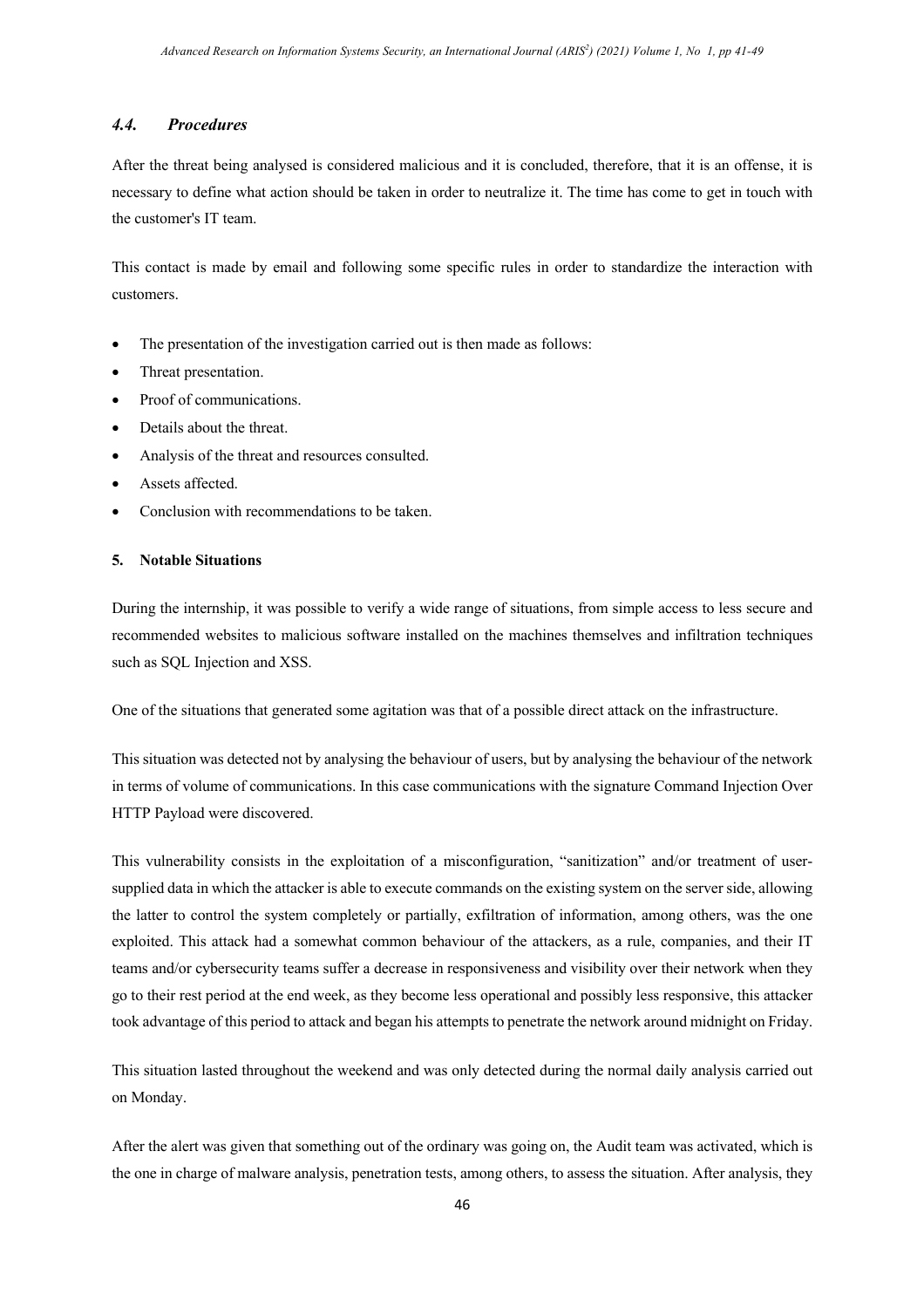came to the conclusion that the attacker was trying to infiltrate a variant of the Emotet malware, this one has a habit of occupying the most used malware tops in the customers' networks for ransomware around the world.

This situation was already relatively late in this internship and only after it was it known that although this attack was not successful, the customer would implement new technologies in order to create yet another barrier of entry to these threats.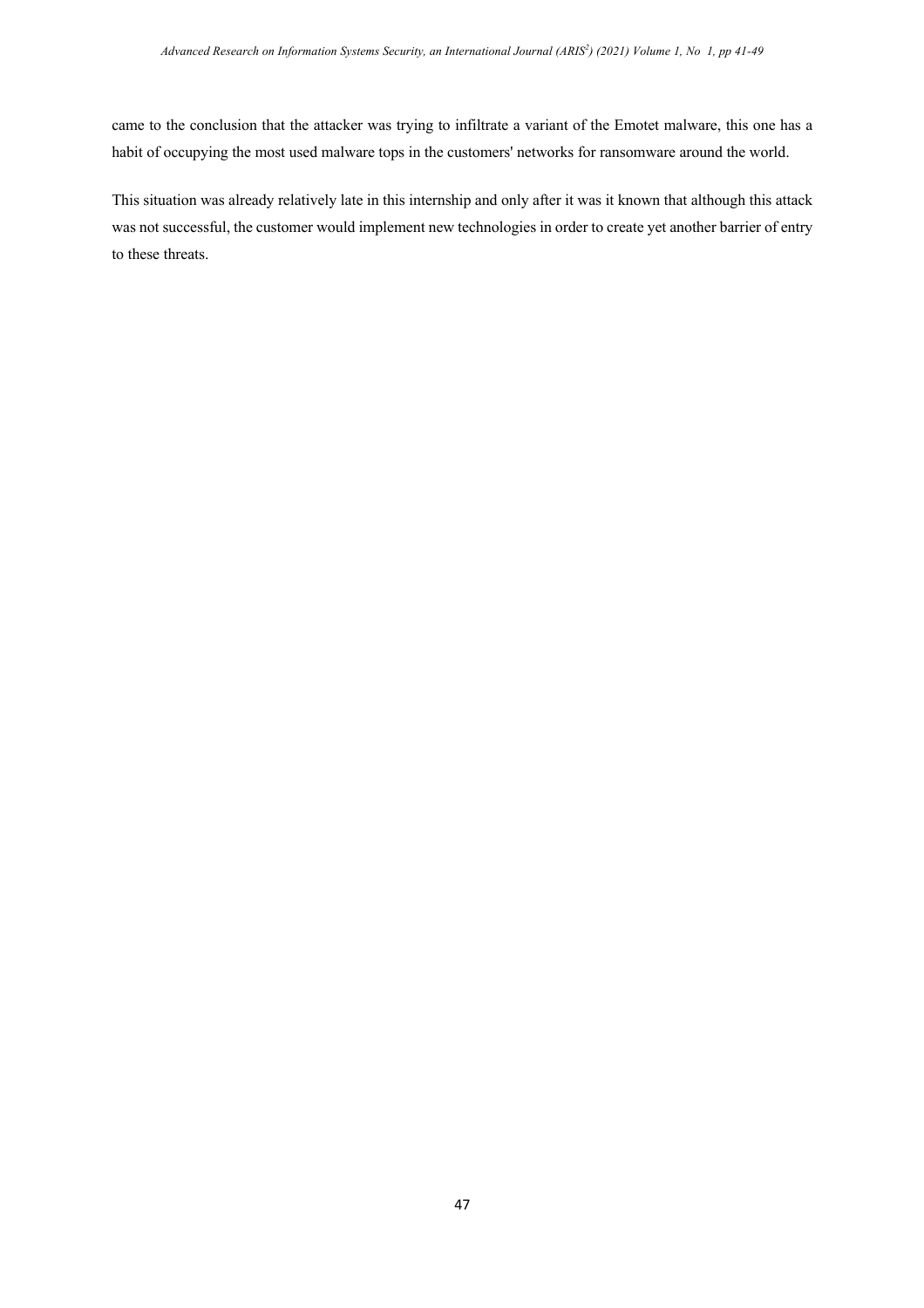#### **6. Conclusion**

During this internship, it was thus possible to find diverse information about the good and bad practices that populate the reality of companies that support the multitude of existing customers, not only in Portugal or in the physical world we live in but also in the virtual world that represents a new frontier in business development and interpersonal and commercial relationships.

This entire environment represents a new growth opportunity for companies in the virtual environment, but it does not present itself in a completely free of dangers and setbacks scenario. In this new challenge that we deal with, that goes by the name by Online Security, it is not easy to get a clear picture of what is an opportunity or if it is someone trying to take advantage of a given hard work, given company, or existing partners.

Thus today, there is a battle going on that is very similar to a castle siege of the Middle Ages. The closed and protected riches are coveted by an army of nameless shadows, who have no affiliations or causes other than their own gain and the destruction of what has been built by others, who try to find cracks in the walls to infiltrate and manage to control companies and/or stealing what is most valuable to them, which is the information that allows them to grow and function normally. It is therefore necessary that highly specialized teams, armed with techniques, equipment and products that fight these threats, are committed to the defense of companies and their employees [12].

These teams, unlike companies, face a different war, in this case we can consider that they are facing an arms race against all the opposing actors who, in this same theater, are trying to innovate and explore new angles of attack.

For some years now, attack methodologies have been expanding, these initially focused mainly on the attacker's technical capabilities, for the subversion of systems at will, through the attacker's intensive knowledge of the details of each platform, however nowadays we see that this methodology is no longer enough. Systems that previously had flaws to be corrected have already been fixed, and actors who were previously on the attackers' side now find themselves for various reasons switching positions to systems and infrastructure defenders and bring with them a lot of knowledge of how to defend them. So, we see an increase, not in attempts to corrupt systems, but in people. These more fragile and susceptible to attacks, as they are not governed by static content or inflexible programming, can be persuaded, coerced, or deceived into providing access to the target information that the attacker wants to access, using apparently normal email or browsing the Internet on a personal smartphone [13] for example.

Knowing this, at this stage it was possible to find cases that touched both methodologies, highly specialized cases were observed and directed to key systems in order to achieve a base of attack on the rest of the infrastructure as well as attempts to deceive employees into accepting to give access without knowing that Social Engineering techniques were being used. Different tools from various areas of cybersecurity were also addressed, from basic server configuration, vulnerability detection tools, traffic analysis, among others. We concluded that this internship was a success, having achieved all the proposed objectives and even culminating in a work proposal in this company.